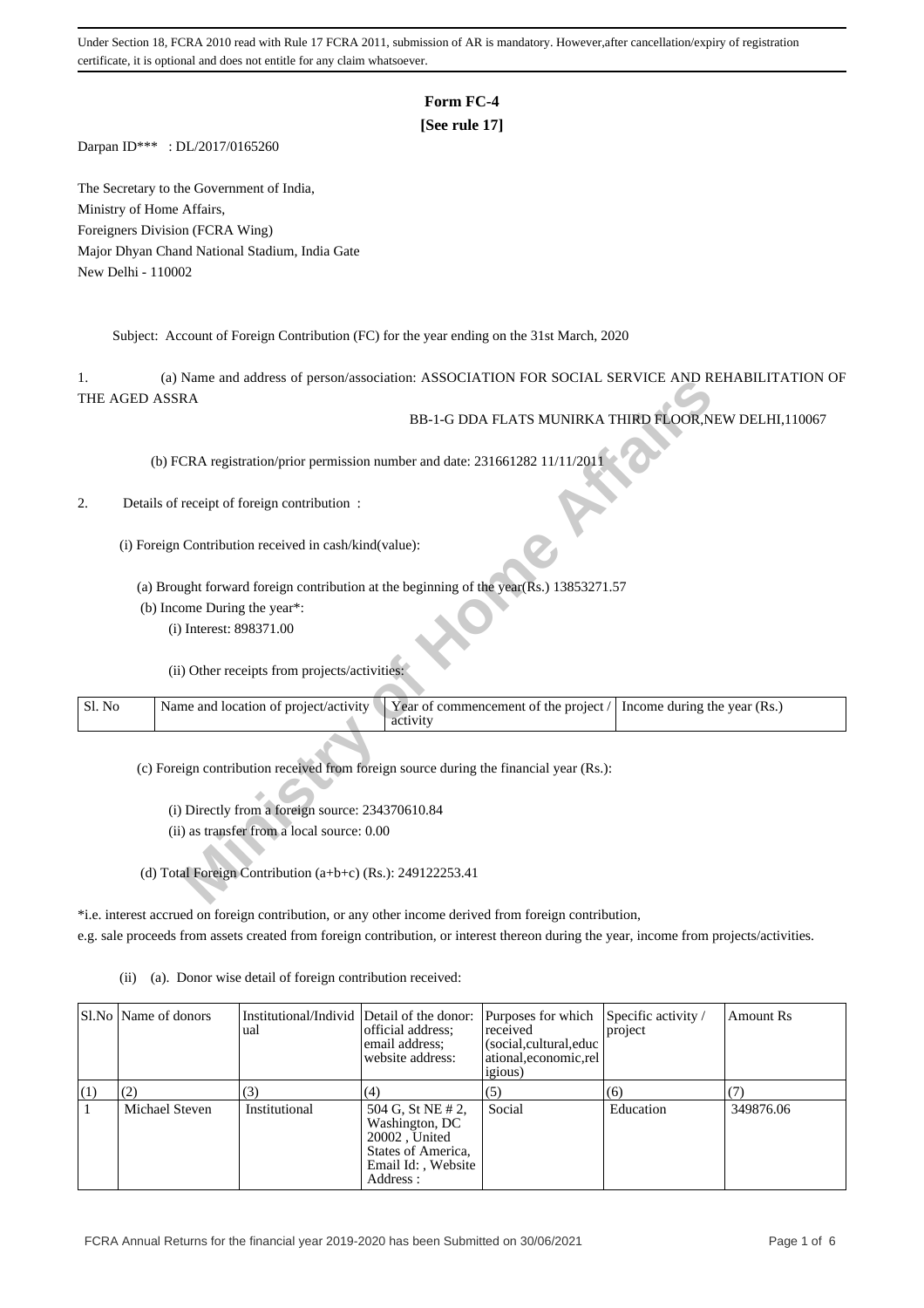|                                                                                                                                            | Sl.No Name of donors                                                                                                                                            | Institutional/Individ<br>ual | Detail of the donor:<br>official address;<br>email address:<br>website address:                                                 | Purposes for which<br>received<br>(social,cultural,educ<br>ational,economic,rel<br>igious) | Specific activity /<br>project                | <b>Amount Rs</b> |  |  |  |  |
|--------------------------------------------------------------------------------------------------------------------------------------------|-----------------------------------------------------------------------------------------------------------------------------------------------------------------|------------------------------|---------------------------------------------------------------------------------------------------------------------------------|--------------------------------------------------------------------------------------------|-----------------------------------------------|------------------|--|--|--|--|
| $\overline{2}$                                                                                                                             | Roop Singh Bhullar Individual                                                                                                                                   |                              | 19 Jonson Drive,<br>Westport, CT,<br>06880, USA,<br>United States of<br>America, Email Id:<br>, Website Address:                | Social                                                                                     | Rural Development<br>and Environment          | 30000.00         |  |  |  |  |
| 3                                                                                                                                          | <b>Abacus Trust</b>                                                                                                                                             | Institutional                | 22 High Street,<br>Blunsdon,<br>Swindon, wiltshire,<br>SN267AF, United<br>Kingdom, Email<br>Id: , Website<br>Address:           | Social                                                                                     | Education                                     | 219939.55        |  |  |  |  |
| 4                                                                                                                                          | Rural Gospel and<br>Medical Mission of<br>India                                                                                                                 | Institutional                | 606 N. 13th Circle<br>Drive, Sabetha,<br>Kansas 66534,<br>USA, United<br>States of America,<br>Email Id: , Website<br>Address : | Social                                                                                     | Rural Development                             | 1456117.71       |  |  |  |  |
| 5                                                                                                                                          | Hope is Life                                                                                                                                                    | Institutional                | Zinzikerweg 88404<br>Reutlingen<br>Schwitzerland,<br>Switzerland, Email<br>Id:, Website<br>Address:                             | Social                                                                                     | Health, Education<br>and Rural<br>Development | 2296725.00       |  |  |  |  |
| 6                                                                                                                                          | Brahmananda<br>Saraswati Yagya<br>Foundation                                                                                                                    | Institutional                | PO Box-46,<br>Fairfield Lowa<br>52556, USA,<br>United States of<br>America, Email Id:<br>finance@bsyf.org,<br>Website Address:  | Social                                                                                     | Education                                     | 230017952.52     |  |  |  |  |
| (b) Cumulative purpose-wise (social, cultural, educational, economic, religious) amount of all foreign contribution donations<br>received: |                                                                                                                                                                 |                              |                                                                                                                                 |                                                                                            |                                               |                  |  |  |  |  |
| Sl.No                                                                                                                                      | Purpose                                                                                                                                                         |                              |                                                                                                                                 | Amount                                                                                     |                                               |                  |  |  |  |  |
| $\mathbf{1}$                                                                                                                               | Social                                                                                                                                                          |                              |                                                                                                                                 | 234370610.84                                                                               |                                               |                  |  |  |  |  |
| 3.                                                                                                                                         | Details of Utilisation of foreign contribution:<br>(a) Details of activities/projects for which foreign contribution has been received and utilised (in rupees) |                              |                                                                                                                                 |                                                                                            |                                               |                  |  |  |  |  |

| $C1$ N<br><b>SLNO</b> | $-$<br>. | 0.011    |
|-----------------------|----------|----------|
|                       | ocia     | A.<br>-- |

# 3. Details of Utilisation of foreign contribution:

| Sl. No.      | Name of<br>project/acti ocation<br>vity                                  | Address/L                                                                                                                       | Previous Balance |         |                  | Receipt during the year Utilised |                  |         | <b>Balance</b>  |         |
|--------------|--------------------------------------------------------------------------|---------------------------------------------------------------------------------------------------------------------------------|------------------|---------|------------------|----------------------------------|------------------|---------|-----------------|---------|
|              |                                                                          |                                                                                                                                 | In cash          | In Kind | In cash          | In Kind                          | In cash          | In Kind | In cash         | In Kind |
| (1)          | (2)                                                                      | (3)                                                                                                                             | (4)              | (5)     | (6)              | (7)                              | (8)              | (9)     | (10)            | (11)    |
| $\mathbf{1}$ | Education,<br>Health.<br>Environm<br>ent and<br>Rural<br>Developm<br>ent | $BB-9-G$<br><b>DDA</b><br><b>FLATS</b><br><b>MUNIRK</b><br>A THIRD<br>FLOOR,N<br>EW<br><b>DELHI</b><br>Delhi<br>Delhi1100<br>67 | 13853271.<br>57  | 0.00    | 23526898<br>1.84 | 0.00                             | 22546845<br>9.25 | 0.00    | 23653794.<br>16 | 0.00    |
| Total        |                                                                          |                                                                                                                                 | 13853271.<br>57  | 0.00    | 23526898<br>1.84 | 0.00                             | 22546845<br>9.25 | 0.00    | 23653794.<br>16 | 0.00    |

(b) Details of utilisation of foreign contribution:

FCRA Annual Returns for the financial year 2019-2020 has been Submitted on 30/06/2021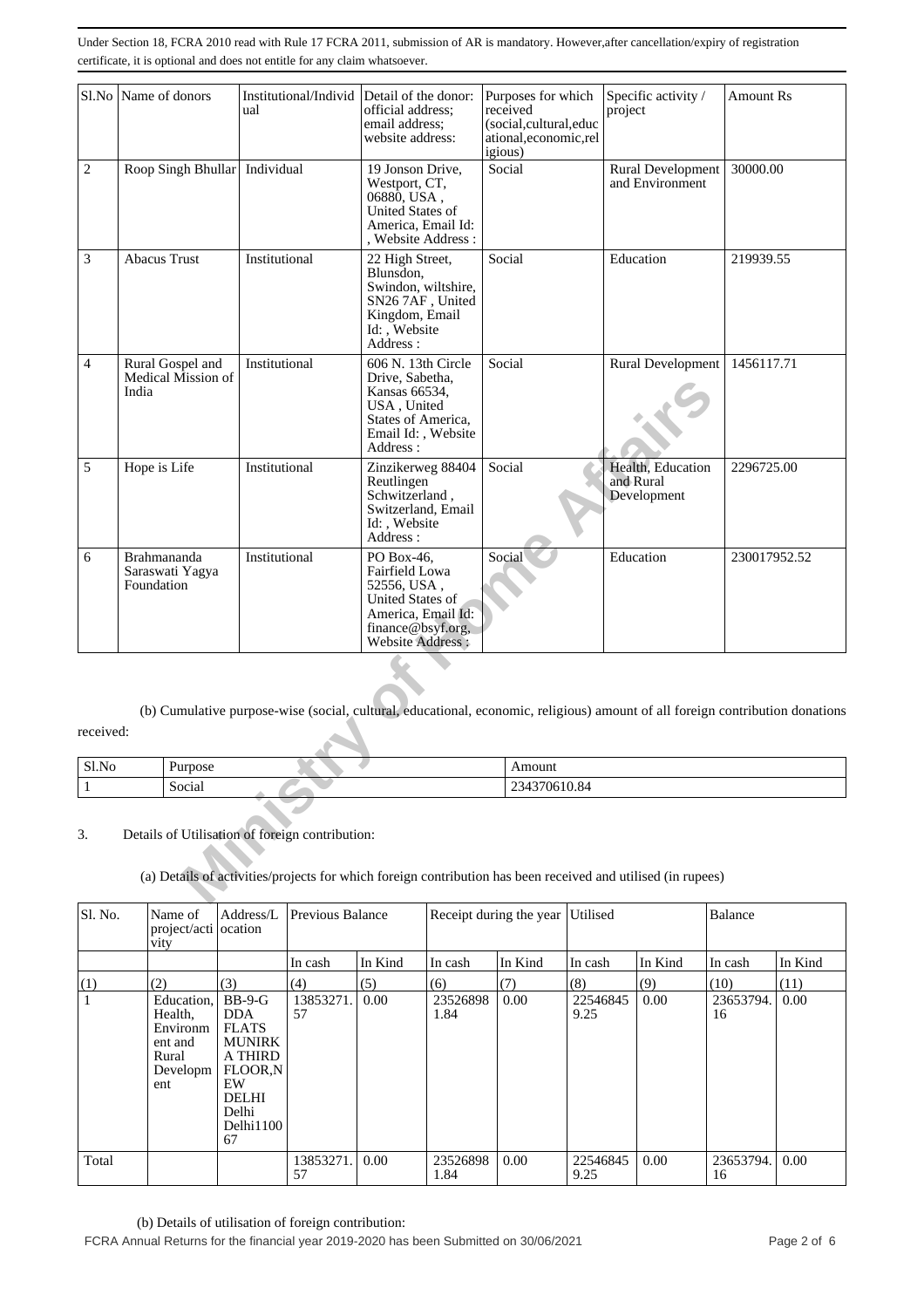(i) Utilisation\*\* for projects as per aims and objectives of the person/association(Rs.): 193275280.25

 (ii) Total administrative expenses as provided in rule 5 of the Foreign Contribution (Regulation) Rules, 2011 (Rs.) :32193179.00

(iii) Total utilisation of foreign contribution  $(Rs.)$  (i+ii):225468459.25

\*\* It is affirmed that the utilisation of foreign contribution is not in contravention of the provisions contained in the Foreign Contribution(Regulation) Act, 2010 (42 of 2010) and more particularly in section 9 and section 12 of the Act which, inter-alia, states that the acceptance of foreign contribution is not likely to affect prejudicially:

- (A) the soverignty and integrity of india; or.
- (B) the security, strategic, scientific or economic interest of the state; or
- (C) the public interest; or
- (D) freedom or fairness of election to any Legistature; or
- (E) friendly relations with any foreign state; or

|         | (E) friendly relations with any foreign state; or                                                                                                   |                         |               |                                           |                                  |
|---------|-----------------------------------------------------------------------------------------------------------------------------------------------------|-------------------------|---------------|-------------------------------------------|----------------------------------|
|         | (F) harmony between religious, racial, social, lingusitic or relgional groups, castes or communities.                                               |                         |               |                                           |                                  |
|         | (c) Total purchase of fresh assets (Rs.)                                                                                                            |                         |               |                                           |                                  |
| Sl. No. | Name of project/activity                                                                                                                            | Details of fresh assets |               | Objective of<br>acquiring fresh<br>assets | Cost of fresh assets<br>(In Rs.) |
|         | (d) Foreign contribution transferred to other person/associations before 29.09.2020 (The Foreign Contribution (Regulation)<br>Amendment Act, 2020): |                         |               |                                           |                                  |
| Sl. No. | Name of the person/association                                                                                                                      | Date                    |               | Purpose                                   | Amount                           |
| (1)     | (2)                                                                                                                                                 | (3)                     |               | (4)                                       | (5)                              |
|         | (e) Total utilisation in the year $(Rs)(b+c+d)$ 225468459.25                                                                                        |                         |               |                                           |                                  |
| 4.      | Details of unutilised foreign contribution:                                                                                                         |                         |               |                                           |                                  |
|         | (i) Total foreign contribution invested in term Deposits (Rs.):                                                                                     |                         |               |                                           |                                  |
| Sr. No. | Details                                                                                                                                             |                         | Total(in Rs.) |                                           |                                  |
| (i)     | Opening Balance of FD                                                                                                                               |                         | 6797884.00    |                                           |                                  |

| No.<br>Sl. | /association<br>person/<br>Name<br>the<br>-01 | Date   | urpose | Amount |
|------------|-----------------------------------------------|--------|--------|--------|
| . .        | $\sim$<br>$\sim$                              | $\sim$ |        | $\sim$ |

### 4. Details of unutilised foreign contribution:

#### (i) Total foreign contribution invested in term Deposits (Rs.):

| Sr. No. | Details                          | Total( in Rs.) |
|---------|----------------------------------|----------------|
| (i)     | Opening Balance of FD            | 6797884.00     |
| (ii)    | FD made during the year          | 6033207.00     |
| (iii)   | Less: realisation of previous FD | 0.00           |
|         | Closing balance of FD            | 12831091.00    |

(ii) Balance of unutilised foreign contribution, in cash/bank, at the end of the year(Rs):

- (a) Cash in hand: 26635.00
- (b) in FC designated bank account: 6013666.17

(c) in utilisation bank account(s):  $3821575.66$ 

5. Details of foreigners as Key functionary/working/associated: 0

6. Details of land and building remained unutilised for more than two year:

| Sl.<br>No | and<br>land<br>building<br>.ocation<br>ОŤ | acquisition<br>vear of. | Purpose<br>acquisition<br>ΩŤ | *1l1sat10n<br>unu<br>Reason |
|-----------|-------------------------------------------|-------------------------|------------------------------|-----------------------------|
|           | $\sim$                                    | $\sim$                  |                              | $\sim$                      |

(7) (a) Details of FCRA Account for receipt of foreign contribution (As on 31st March of the year ending): FCRA Annual Returns for the financial year 2019-2020 has been Submitted on 30/06/2021 Page 3 of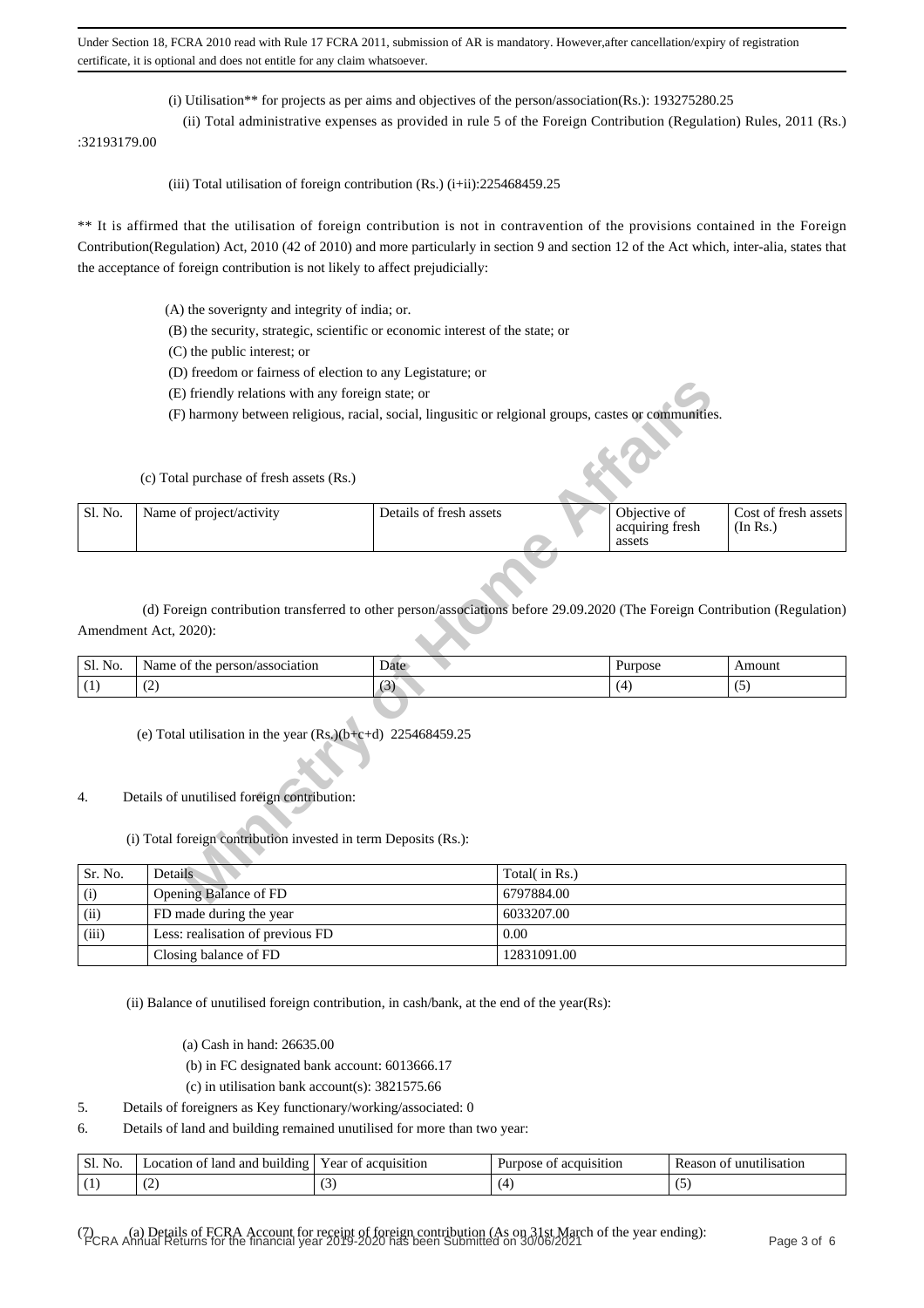| Name of the<br>Bank           | <b>Branch Address</b><br>With pincode) | Phone No.    | e-mail                               | <b>IFSC</b> Code | Account number           | Date of Opening<br>Account |
|-------------------------------|----------------------------------------|--------------|--------------------------------------|------------------|--------------------------|----------------------------|
|                               | (2)                                    | (3).         | (4)                                  | ( ح              | (6)                      |                            |
| <b>STATE BANK</b><br>OF INDIA | 11Sansad Marg,<br>New Delhi 110<br>001 | 011-23344390 | fcra.00691@sbi.c SBIN0000691<br>0.1n |                  | XXXXXXX0572   12/02/2021 |                            |

(b) Details of another FCRA Account(if any,) for keeping or utilising (As on 31st March of the year ending)

| <b>Name of the Bank</b> | Branch<br><b>Address</b> (with Pin<br>code)                                                    | Phone No.   | e-mail                            | <b>IFSC Code</b>   | <b>Account Number</b> | Date of Opening<br><b>Account</b> |
|-------------------------|------------------------------------------------------------------------------------------------|-------------|-----------------------------------|--------------------|-----------------------|-----------------------------------|
| (1)                     | (2)                                                                                            | (3)         | (4)                               | (5)                | (6)                   | (7)                               |
| <b>ICICI BANK LTD</b>   | C-17, C-Block<br>Market, Vasant<br>Vihar, NEW<br>DELHI - 110 057.<br>New Delhi DELHI<br>110057 | 01133667777 | mayank.khanoria@<br>icicibank.com | <b>ICIC0000065</b> | 006501065663          | 06/09/2002                        |

|                                                                                                                                      | IWW DUIII DLLIII<br>110057                                               |              |                                                   |                  |                     |                            |  |  |  |
|--------------------------------------------------------------------------------------------------------------------------------------|--------------------------------------------------------------------------|--------------|---------------------------------------------------|------------------|---------------------|----------------------------|--|--|--|
| (c) Details of all utilisation bank accounts (if any) for utilisation of Foregin Contribution (As on 31st March of the year ending): |                                                                          |              |                                                   |                  |                     |                            |  |  |  |
| Name of the<br>Bank                                                                                                                  | <b>Branch Address</b><br>With pincode)                                   | Phone No.    | E-mail                                            | <b>IFSC Code</b> | Account No.         | Date of Opening<br>Account |  |  |  |
| (1)                                                                                                                                  | (2)                                                                      | (3).         | (4)                                               | (5)              | (6)                 | (7)                        |  |  |  |
| <b>STATE BANK</b><br>OF INDIA                                                                                                        | 11Sansad Marg,<br>New Delhi 110<br>001, NEW<br>DELHI, Delhi,<br>Delhi    | 011-23374370 | fcra.00691@sbi.c   SBIN0000691<br>o.in            |                  | XXXXXXX0753         | 12/02/2021                 |  |  |  |
| <b>AXIS BANK</b>                                                                                                                     | Safdurjung<br>Enclave<br>New Delhi, New<br>Delhi, Delhi,<br>Delhi        | 011-41092589 | SafdarjungEnclav<br>e.Branchhead@a<br>xisbank.com | UTIB0001358      | XXXXXXXXX<br>XX4455 | 12/10/2017                 |  |  |  |
| <b>AXIS BANK</b>                                                                                                                     | Safdarjung<br>Enclave<br>New Delhi, New<br>Delhi, Delhi,<br>Delhi        | 011-41092589 | SafdarjungEnclav<br>e.Branchhead@a<br>xisbank.com | UTIB0001358      | XXXXXXXX<br>XX5814  | 04/10/2014                 |  |  |  |
| <b>AXIS BANK</b>                                                                                                                     | Safdarjung<br>Enclave<br>New Delhi, New<br>Delhi, Delhi,<br>Delhi        | 011-41092589 | SafdarjungEnclav<br>e.Branchhead@a<br>xisbank.com | UTIB0001358      | XXXXXXXXX<br>XX4081 | 11/01/2014                 |  |  |  |
| <b>AXIS BANK</b>                                                                                                                     | Safdarjung<br>Enclave<br>New Delhi, New<br>Delhi, Delhi,<br>Delhi        | 011-41092589 | SafdarjungEnclav<br>e.Branchhead@a<br>xisbank.com | UTIB0001358      | XXXXXXXXX<br>XX6252 | 09/10/2018                 |  |  |  |
| <b>AXIS BANK</b>                                                                                                                     | Safdarjung<br><b>Enclave New</b><br>Delhi, New<br>Delhi, Delhi,<br>Delhi | 011-41092589 | SafdarjungEnclav<br>e.Branchhead@a<br>xisbank.com | UTIB0001358      | XXXXXXXXX<br>XX2391 | 30/12/2014                 |  |  |  |
| <b>AXIS BANK</b>                                                                                                                     | Safdarjung<br>Enclave<br>New Delhi, New<br>Delhi, Delhi,<br>Delhi        | 011-41092589 | SafdarjungEnclav<br>e.Branchhead@a<br>xisbank.com | UTIB0001358      | XXXXXXXXX<br>XX4535 | 18/02/2016                 |  |  |  |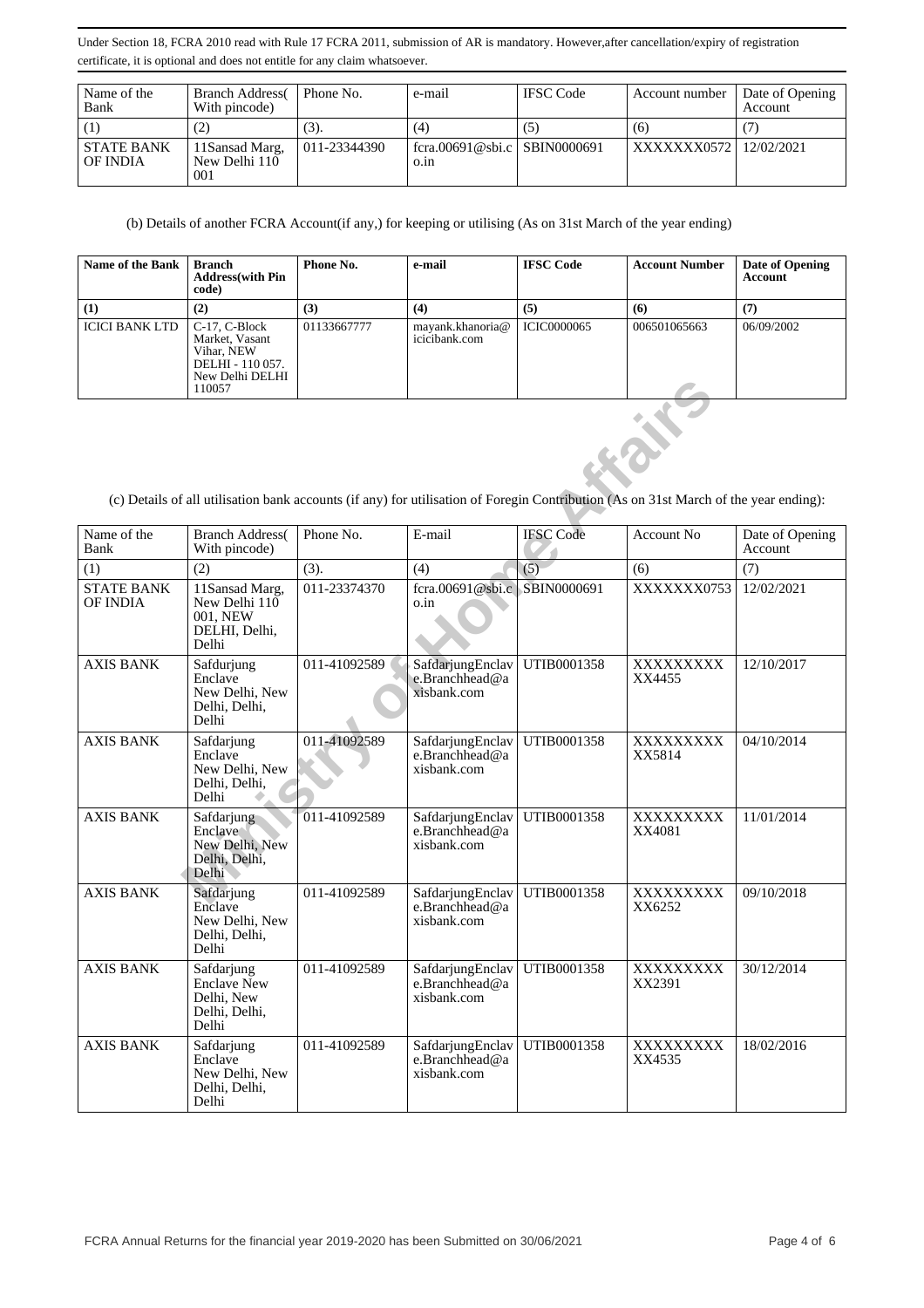| Name of the<br>Bank | <b>Branch Address</b><br>With pincode)                                                                                                                                                                     | Phone No.    | E-mail                                            | <b>IFSC Code</b> | Account No          | Date of Opening<br>Account |
|---------------------|------------------------------------------------------------------------------------------------------------------------------------------------------------------------------------------------------------|--------------|---------------------------------------------------|------------------|---------------------|----------------------------|
| <b>AXIS BANK</b>    | <b>GROUND</b><br><b>FIRST FLOOR</b><br>BASEMENT.<br>PLOT NO 7<br>BLOCK-6 7,<br><b>LOCAL</b><br><b>SHOPPING</b><br><b>COMPLEX</b><br>NEW DELHI<br>DELHI 110029,<br>New Delhi,<br>Delhi, Delhi               | 011-41092589 | SafdarjungEnclav<br>e.Branchhead@a<br>xisbank.com | UTIB0001358      | XXXXXXXXX<br>XX0229 | 16/04/2018                 |
| <b>AXIS BANK</b>    | <b>GROUND</b><br><b>FIRST FLOOR</b><br>BASEMENT,<br>PLOT NO 7<br>BLOCK-6 7,<br><b>LOCAL</b><br><b>SHOPPING</b><br><b>COMPLEX</b><br>NEW DELHI<br>DELHI 110029,<br>NEW DELHI,<br>Delhi, Delhi               | 011-41092589 | SafdarjungEnclav<br>e.Branchhead@a<br>xisbank.com | UTIB0001358      | XXXXXXXXX<br>XX4548 | 16/04/2018                 |
| <b>AXIS BANK</b>    | <b>GROUND</b><br><b>FIRST FLOOR</b><br>BASEMENT,<br>PLOT NO 7<br>BLOCK-6 7,<br><b>LOCAL</b><br><b>SHOPPING</b><br><b>COMPLEX</b><br><b>NEW DELHI</b><br>DELHI 110029,<br>New Delhi,<br>Delhi, Delhi        | 011-41092589 | SafdarjungEnclav<br>e.Branchhead@a<br>xisbank.com | UTIB0001358      | XXXXXXXXX<br>XX2236 | 20/04/2018                 |
| <b>AXIS BANK</b>    | <b>GROUND</b><br><b>FIRST FLOOR</b><br>BASEMENT.<br>PLOT NO 7<br>BLOCK-6 7,<br>$_{\rm LOCAL}$<br><b>SHOPPING</b><br><b>COMPLEX</b><br><b>NEW DELHI</b><br>DELHI 110029,<br>New Delhi,<br>Delhi, Delhi      | 011-41092589 | SafdarjungEnclav<br>e.Branchhead@a<br>xisbank.com | UTIB0001358      | XXXXXXXXX<br>XX4658 | 21/04/2018                 |
| <b>AXIS BANK</b>    | <b>GROUND</b><br><b>FIRST FLOOR</b><br>BASEMENT,<br>PLOT NO 7<br><b>BLOCK-6</b> 7,<br><b>LOCAL</b><br><b>SHOPPING</b><br><b>COMPLEX</b><br><b>NEW DELHI</b><br>DELHI 110029,<br>New Delhi,<br>Delhi, Delhi | 011-41092589 | SafdarjungEnclav<br>e.Branchhead@a<br>xisbank.com | UTIB0001358      | XXXXXXXXX<br>XX9931 | 21/04/2018                 |

8 \*Whether during the period under report:

| (i)   | any foreign contribution was transferred to any FCRA registered association?                                        | No             |             |
|-------|---------------------------------------------------------------------------------------------------------------------|----------------|-------------|
| (ii)  | any foreign contribution was transferred to any Non FCRA registered<br>association?                                 | No             |             |
| (iii) | any functionary of the Association has been prosecuted or convicted under the<br>law of the land?                   | No.            |             |
| (iv)  | any asset created out of foreign contribution is registered in names other than the No<br>name of Association?      |                |             |
| (v)   | any domestic contribution has been created in any FCRA Account?                                                     | No             |             |
|       | (ΦΌRA Annual Returns for the Grands of the designated FCRA receipt Account?<br>the designated FCRA receipt Account? | N <sub>0</sub> | Page 5 of 6 |